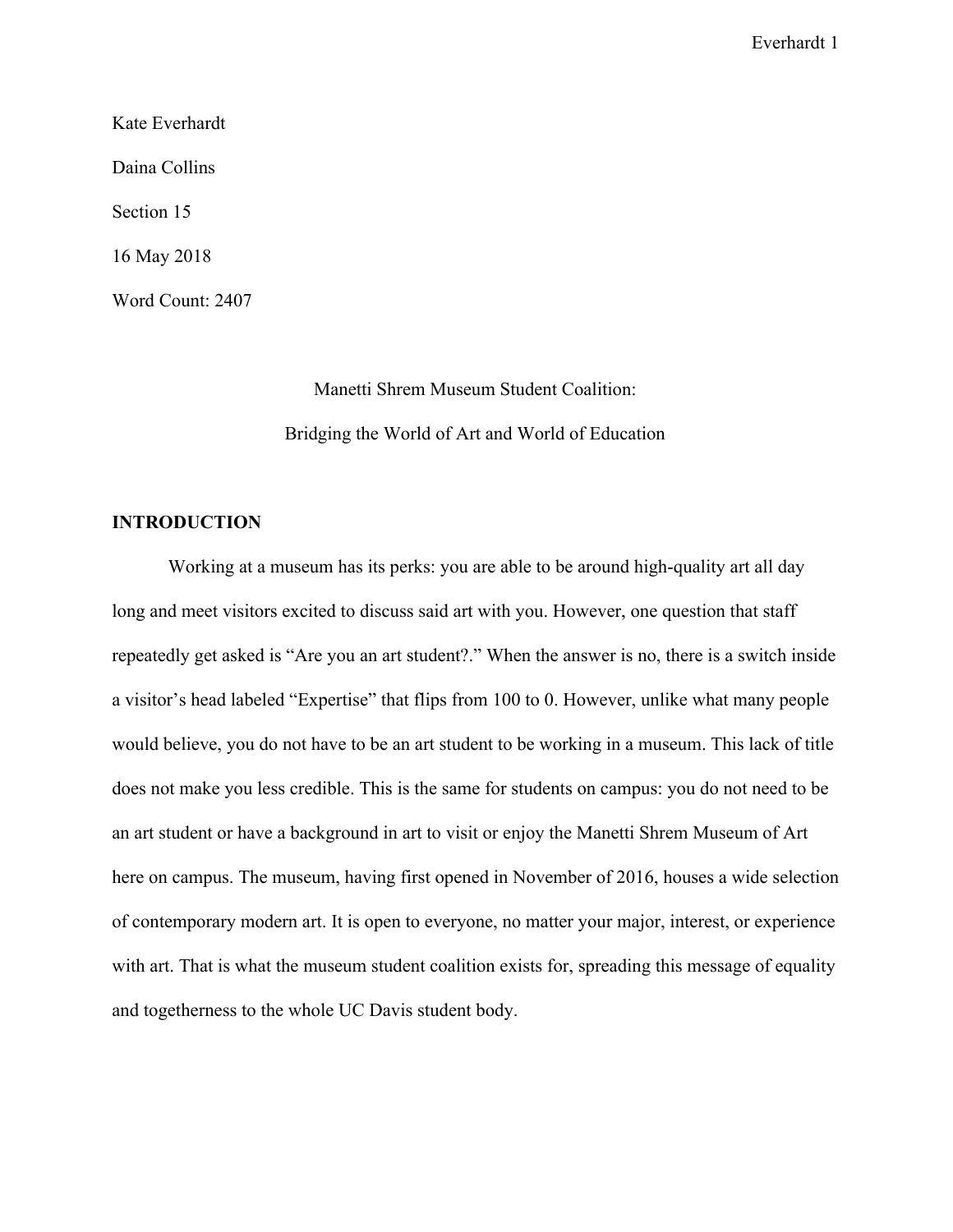The student coalition is made up of Davis students, those already involved with the museum or just involved on campus. They use newsletters and flyers to spread word of events occuring at the museum, how students can get more involved, as well as why students should make use of the museum. These attributes help solidify the student coalition as a discourse community. A discourse community is "a group of people unified by patterns of language use, shared assumptions, common knowledge, and parallel habits of interpretation" (Dilger, 2014). This group involves people working together, using shared knowledge and communication, to achieve identified and defined goals and aspirations. People use unique terminology when communicating with one another in these communities. The student coalition uses terms such as "Third Thursday," a monthly event planned and organized by members often in collaboration with another club or organization on campus specifically for Davis students. Another word would be "tabling," having a group of coalition members or museum staff hand out flyers to and answer questions from students in the Memorial Union, or center of campus. Without being a member of the student coalition, one would not know the meaning of these terms.

Additionally, discourse communities also create and use specific genres of writing when completing their mission. Genres are "types of texts that are recognizable to readers and writers, and that meet the needs of the rhetorical situations in which they function" (Swales, 1990). Genres that the coalition uses would include educational newsletters, written by Elizabeth Yvette Quezada, the Coordinator of Student Engagement, and applications for the coalition, which are available online and in the museum's lobby.

The reason why I wanted to explore what the student coalition stands for is that as a member of the Visitor Services team at the museum, I have had the pleasure of seeing firsthand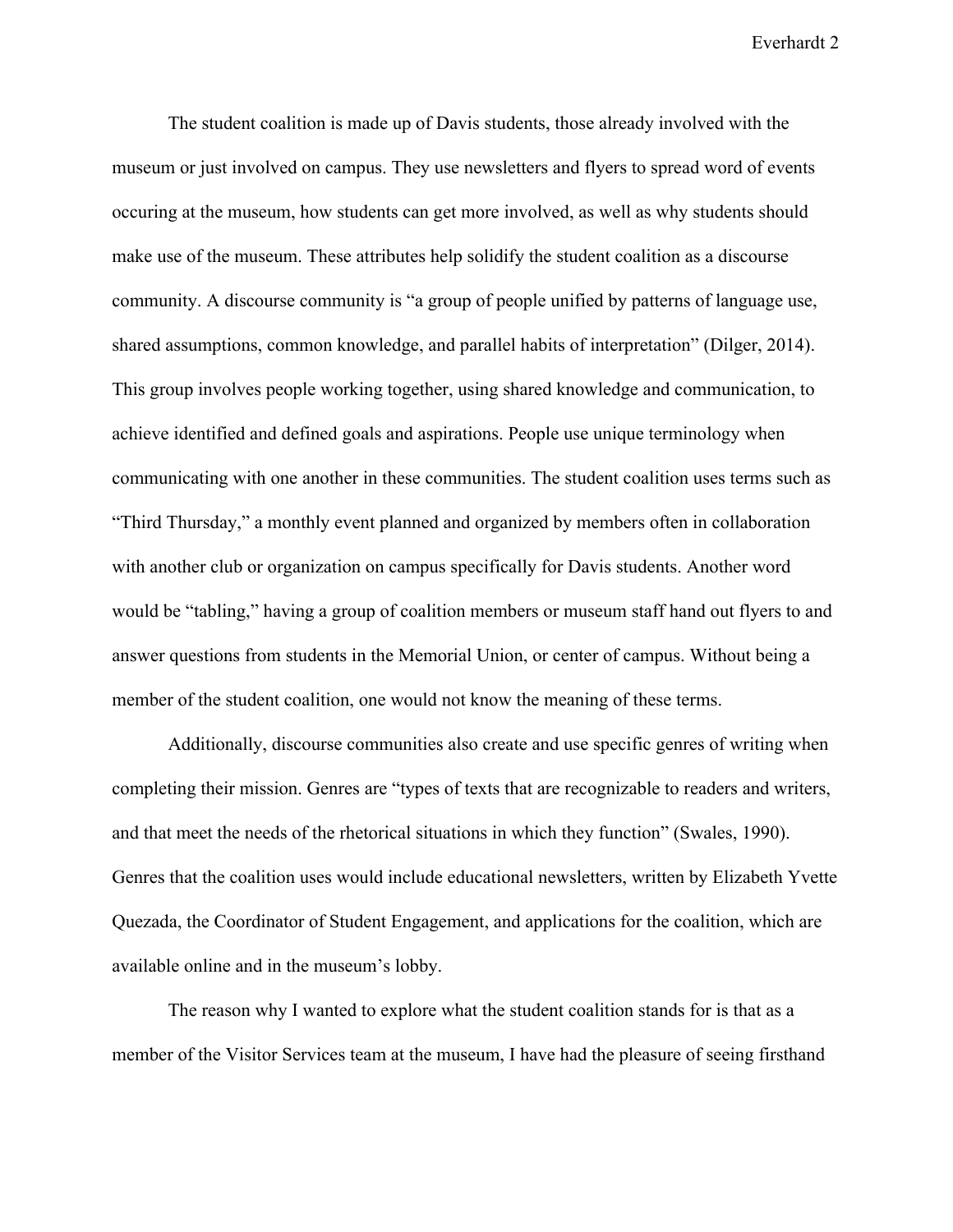the wonder and joy the museum brings to the students that visit. I would like to know more about what part the coalition plays in the museum's success and campuswide dispersal. Through this paper, I hoped to answer exactly how the student coalition works together to spread awareness of the museum's existence and the resources it provides as well as why this role they play is crucial to the success of the museum and the benefit of the university community.

# **METHODS**

I conducted an interview with Elizabeth Yvette Quezada, the Coordinator of Student Engagement at the Manetti Shrem Museum. She has been working there for over 2 years now, since before the museum opened and the coalition came into existence. Originally, she was a student employee on the Visitor Services Team, but after graduation in the spring of 2017, began working in her current position. I met Liz when I was hired as a part of the same Visitor Services Team in 2017. She heads the student coalition and was able to provide in-depth and detailed answers to my questions regarding the purpose and importance of the coalition and the museum.

| <b>Interview Questions</b>                                                  |                                                                                                                        |
|-----------------------------------------------------------------------------|------------------------------------------------------------------------------------------------------------------------|
| How long have you been involved in the<br>community?                        | How would you say you mainly communicate<br>within the coalition?                                                      |
| What kind of content is sent out in the<br>newsletter?                      | What does a typical meeting look like?                                                                                 |
| What would you say are the goals and values<br>of the coalition?            | What methods do you typically use for going<br>about bridging the gap between the coalition<br>and student population? |
| What is the significance of having the<br>coalition be made up of students? | How would you explain why the museum is<br>an important fixture on campus?                                             |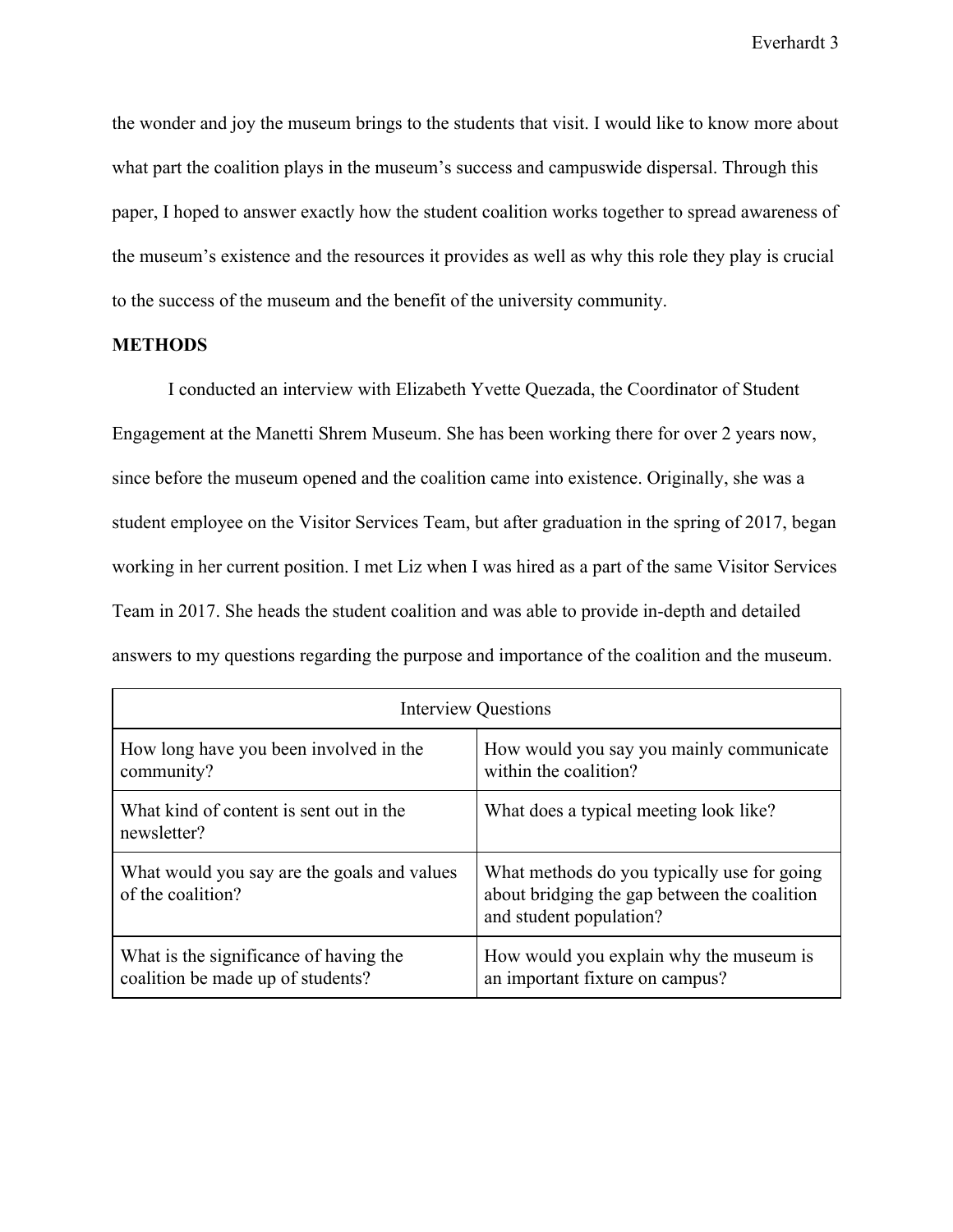### **RESULTS**

In regards to the main purpose of the museum student coalition, Quezada called the coalition a "bridge between the museum and the university, or student community." The coalition's role is help come up with ways to better inform and educate other students about the museum and the many resources it offers (E. Quezada, personal communication, 2018). She explained that the coalition's role is why it's "really important to have students be a part of the coalition," as she alone does not "represent the demographics of the university." Unless the coalition has members from all areas of campus, it cannot accurately represent the entire student population. Consequently, Quezada discussed her excitement for fall quarter as "Welcome Week and the Transfer Fair and the Buzz are all potentials to go out and table and tell people that we have a student coalition. If people are interested in the museum, art in general, or just curious, we're able to say 'great, well, we're a resource for you'." Tabling is essentially recruitment for the coalition as well as for the museum's audience (E. Quezada, personal communication, 2018). While tabling, the museum provides "flyers and an interest list for students to sign up for so they can receive MailChimps with information about what events are happening here and when student meetings are and links to all of those" (E. Quezada, personal communication, 2018). MailChimp is essentially how they send out the monthly newsletters, which are created by Quezada. She described their content as "mainly reminders of what events are going on here (the museum) and images and graphics as well as a call to action." For example, when the museum hosted an open mic night, Quezada informed all the recipients on the mailing list that "if they were, or knew someone that was, interested in performing, this is the contact information" and provided her phone number and email.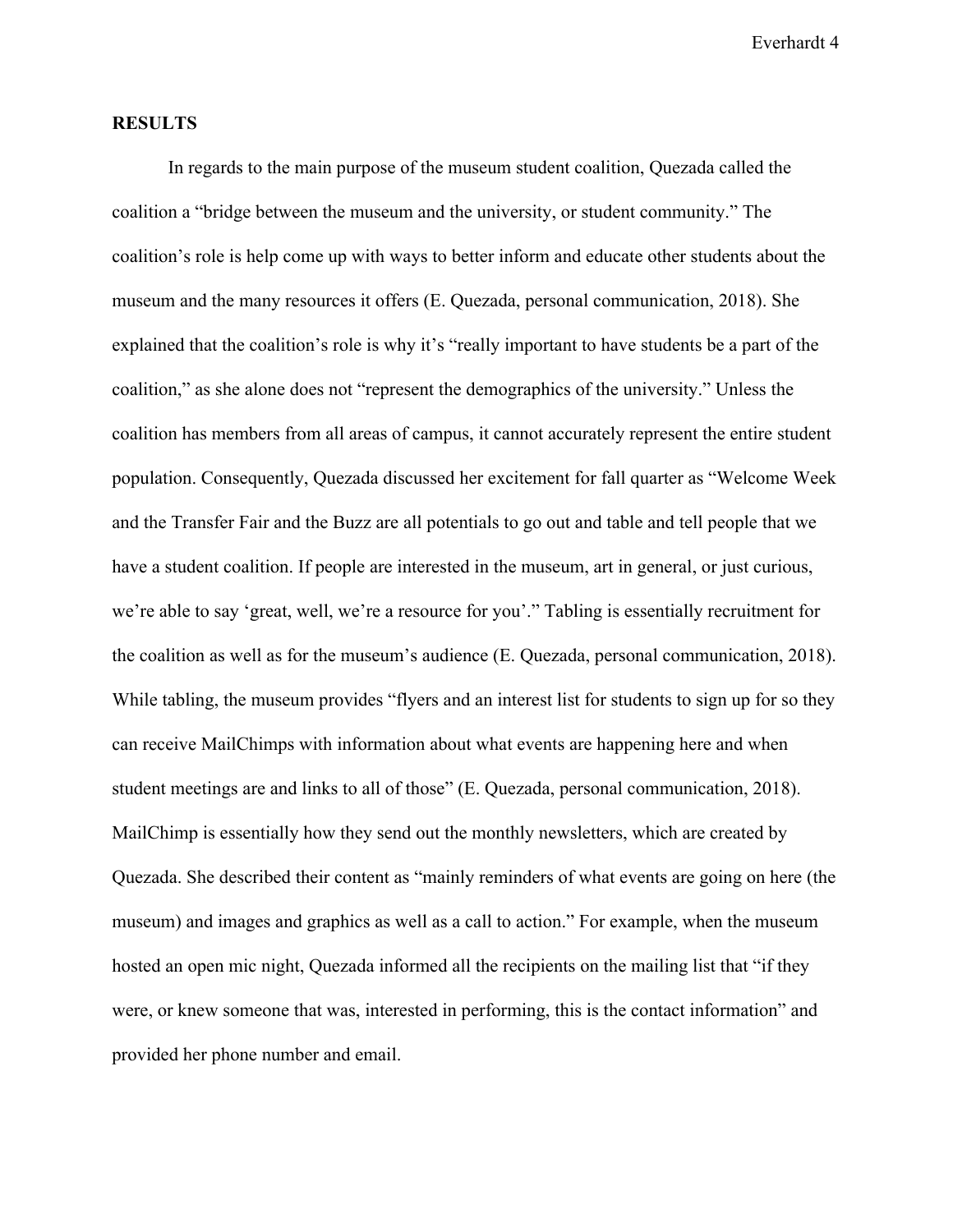#### **DISCUSSION**

#### **Achieving Goals**

The coalition's main purpose is to bridge the gap between the museum and student community (E. Quezada, personal communication, 2018). This would be the main "communality of interest" of the discourse community that is the student coalition (as cited in Dilger, 2014). Having a group that actively and constantly works to connect these two is important because the museum, sitting a 25 minute walk away from the center of campus, easily goes undiscovered and unnoticed. But, it is something that students of UC Davis do not want to miss. The museum provides many resources for students: gender neutral bathrooms, electrical outlets, cheap coffee, student programs and events, art exhibitions, and a quiet study space, all for free! The coalition, by acting to spread word of the museum to the student community, is striving to have more students learn of and be able to use these resources.

The coalition represents "participation" and "activation" of the museum's goals (E. Quezada, personal communication, 2018). When you are being informed of something, would you rather be reading blocks of text online or on a printed paper or be told the information verbally by a passionate and enthusiastic member of the community? Members have your automatic authority and trust, and their eagerness and excitement to relay information to you is infectious. That is why the coalition participates directly with the community, communicating with students through tabling around campus. They hand out flyers relaying information about the museum's events and exhibitions and engage students in different games and activities. An example of such a game, geared towards getting students involved, would be where a student would put plastic hooves on and try to pick up a hamburger made of wood, touch their chin, and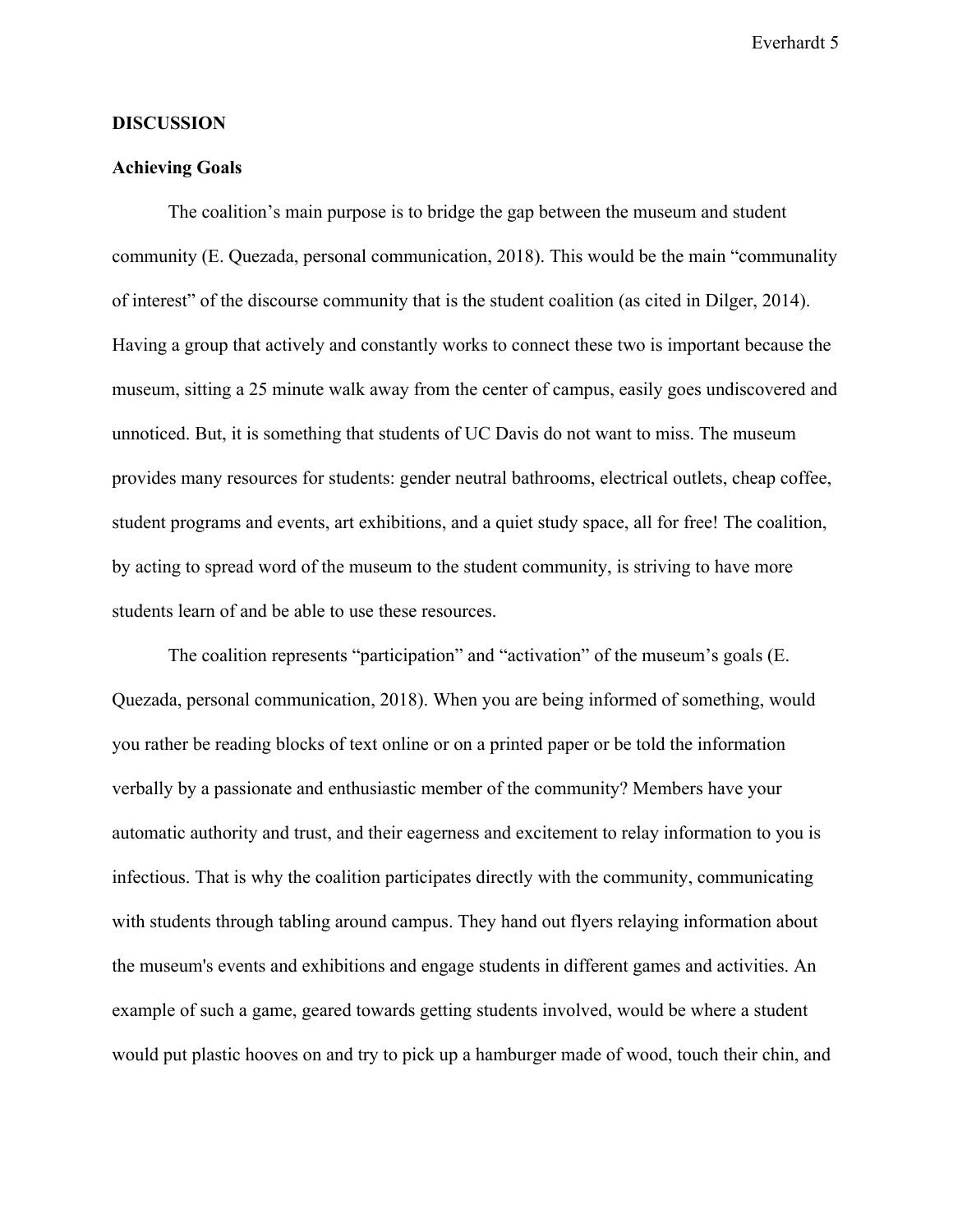put it back down without breaking it. The connection between this game and the museum was there was a video in the current exhibition that provided a parallel between the lives of the students and the lives of the animals on campus. The importance of having these intriguing and silly challenges is to help students remember the museum and hopefully foster a desire to visit either for the first time or again.

While tabling, the coalition also provides an interest list for students who want to receive information on the museum's future events and exhibitions. The people on this list, as well as members of the coalition, receive monthly newsletters containing when events are happening, reminders about coalition meetings, and other ways to get involved at the museum. Since the audience is the student community, the tone is casual and second person is used to make the reader feel personally wanted. It is written as if the writer is having a direct and in-person conversation with the reader so the vocabulary is on par with friends having an intellectual discussion.

#### **Importance of Student Voice**

The coalition is also important because it provides students with the power to voice their opinions and suggestions for what the museum should do. The museum's role on campus is a space for students, with its many electrical outlets, coffee, and quiet yet friendly atmosphere. The events and exhibitions are geared towards students' enjoyment and participation. Third Thursdays often have student-run clubs and organizations give presentations and have fun activities for others in the community to learn about what their clubs do and how they can get more involved. This allows students to share what they are passionate about in a safe and supportive environment. The coalition contributes to the museum's role as their meetings are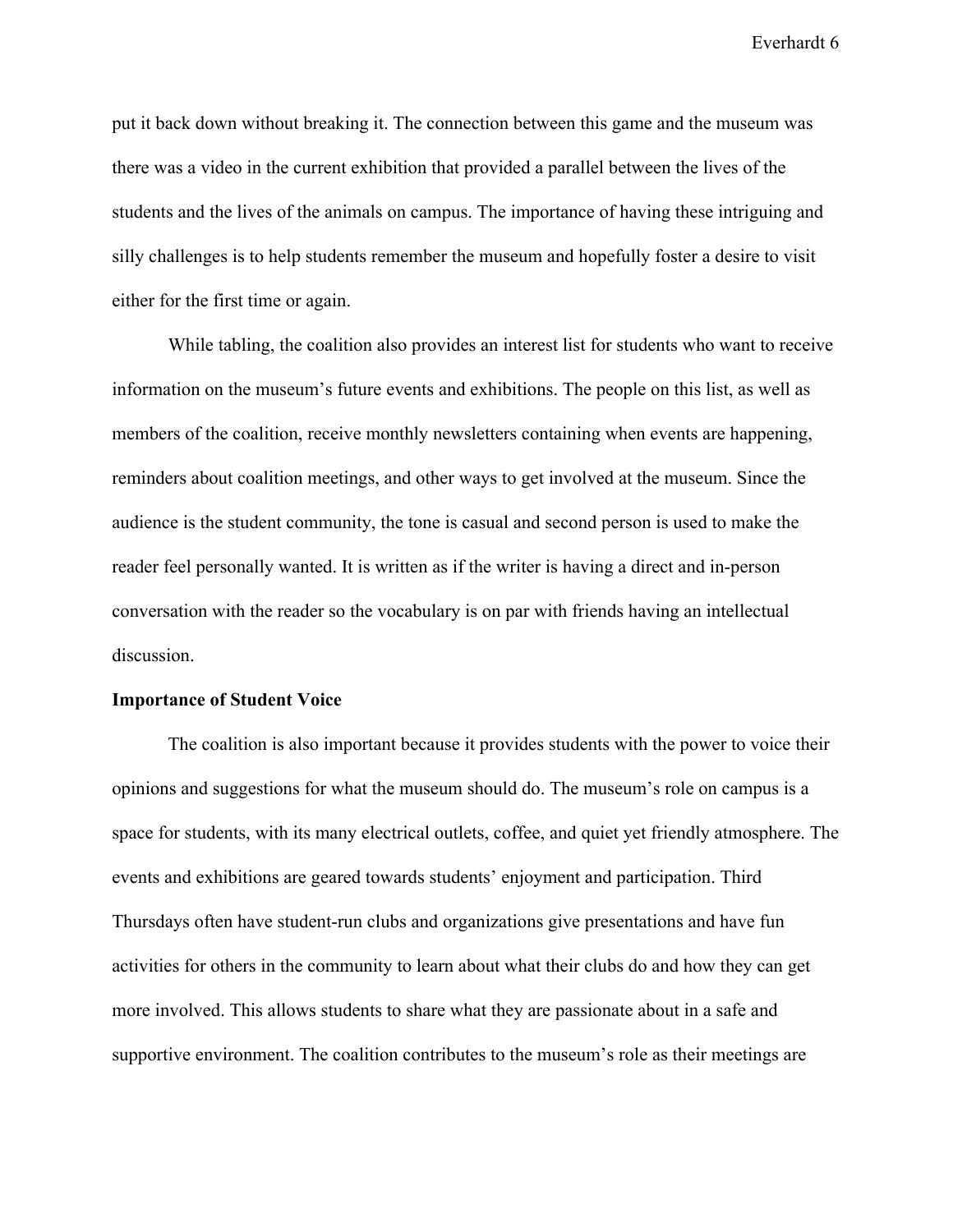often a space for members to brainstorm ideas and discuss the pros and cons of these thoughts. Quezada points out, "The museum wants to know what students want to see from the museum, and the coalition helps us in this way." If the students are the main audience, then they should be able to get involved in the designing and creating of what goes on at the museum. They can be both behind and in front of the scenes. That is why part of the coalition's job is to inform students of what abilities they have to be part of the decision-making and brainstorming process. By reaching out to students and inviting them to join the coalition or at least visit the museum, they are enlarging the group's representation.

Quezada notes that by being a part of the coalition, students are free to "be as creative as [they] want, however [they] want, in different realms." During meetings, members have brainstorming sessions where they project ideas and discuss what students want to see from the museum. They also execute Quezada's planned events, such as the Ice Cream Social, the April Third Thursday. The impact of this event on the student community could be seen by the throes of people that showed up for the free ice cream. However, they remained at the museum for hours, enthralled by the Thiebaud exhibition, cake-creating activity, and comfortable lounging space. Quezada explained, "I heard one student tell her friends while leaving the social, 'You know what would be really fun here? Doing your homework.'" The student's excitement represents what the coalition hopes to achieve by planning and putting on events like the Ice Cream Social. They want students to visit, see what the museum has to offer, and then come again.

How the coalition decides what happens during each meeting is with an agenda, created by Quezada and distributed to the members the day of the meeting. One concept of a discourse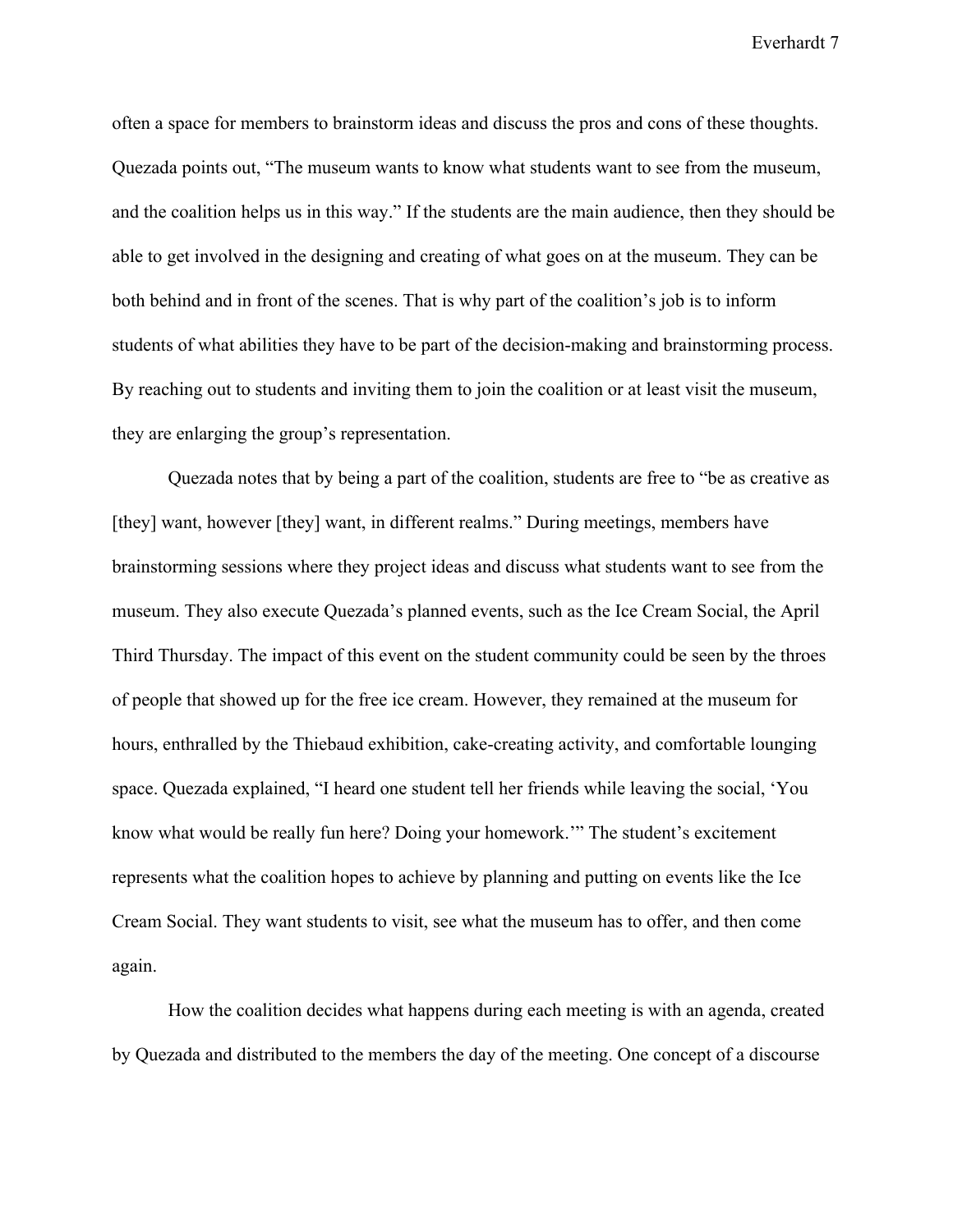community is its methods of communicating. Swales describes this when he writes, "A discourse community has mechanisms of intercommunication among its members (Swales, 1990). The agenda is one way that Quezada communicates to the other coalition members. Other ways include through the newsletters and the student coalition applications which help the coalition reach out to the public. Applications are formatted similarly to the newsletters, using casual and friendly diction as well as second person point of view. This genre provides students with a description of what being in the coalition entails as well as why you should join and how to do so. It also includes information on how to contact Quezada and the museum itself. The museum is designed by students for students (E. Quezada, personal communication, 2018). Therefore, students need the opportunity to voice their interest in being a part of this discourse community and putting their thoughts and opinions on the museum into action.

## **CONCLUSION**

The Manetti Shrem Museum Student Coalition's goals and values embody the spirit of the museum: educational, welcoming, and full of life. The coalition exists to inform the student community of the multitude of resources, activities, and exhibitions the museum has to offer. Since the museum is both new and somewhat difficult to find, the coalition's outreach is crucial to getting students involved. Additionally, the museum is a space designed for, and by, students which is why it is extremely important for students to have the opportunity to voice their thoughts and opinions on what happens at the museum. They deserve to be able to personally be a part of the process, and that is what the coalition is for.

Regarding the future of the coalition, Quezada referenced the BAMPFA Student Committee, the student coalition for UC Berkeley's art museum. Their committee has been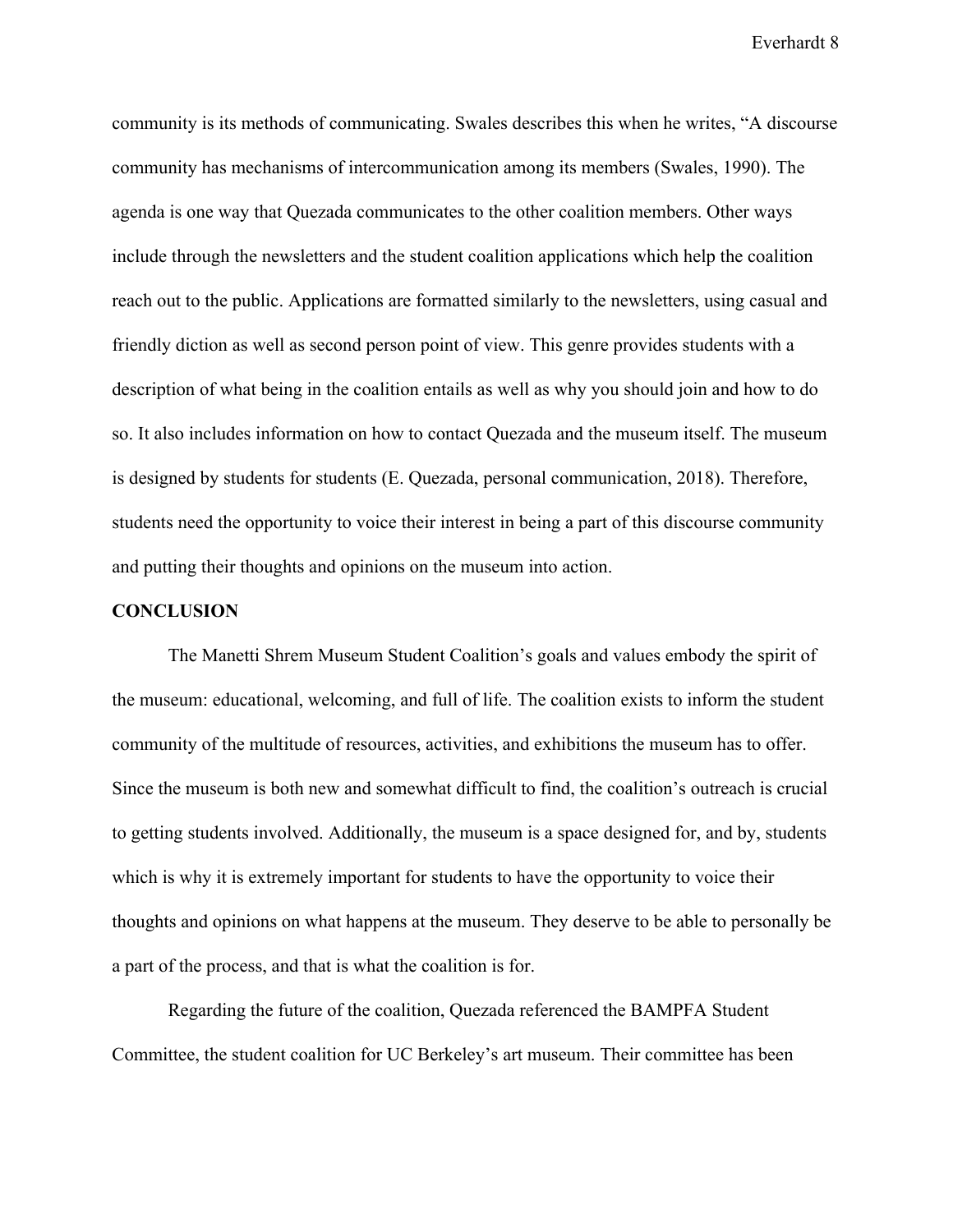around for much longer than the Davis coalition has and therefore they are able to have a much larger role in the museum's creating and designing process as well as with leadership. In the future, the coalition could take over writing the newsletters as well as create their own zines, which are hand-drawn magazines that would be photocopied and distributed to the student community. Given more time to establish itself as a well-known part of UC Davis, the museum and student coalition would be have the finances and opportunities to be able to do so much more.